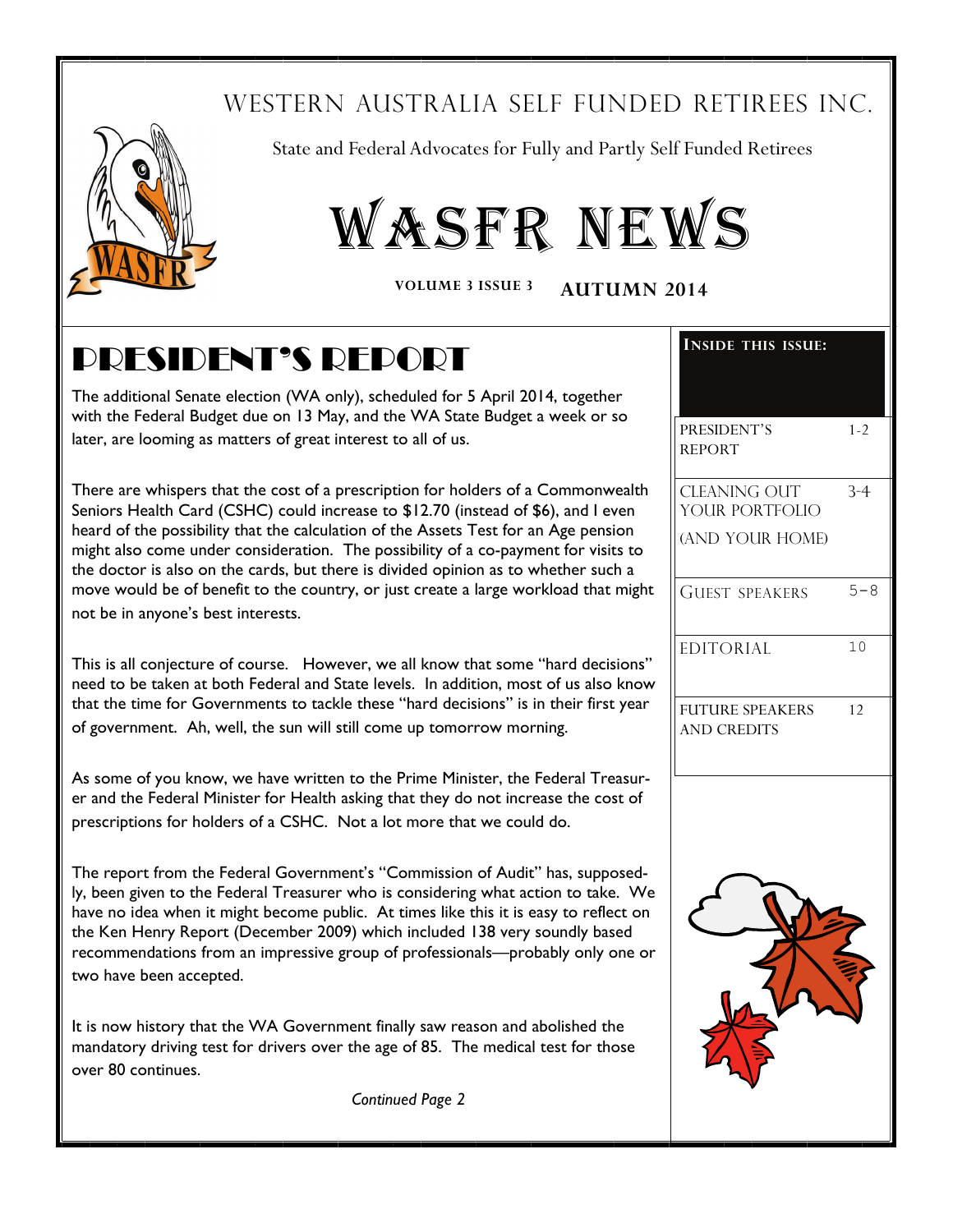#### **PRESIDENT'S REPORT** *Continued from Page 1*

WASFR has been trying to achieve such an outcome for several years, as have several other organisations so it is somewhat gratifying to see it finally happen. You may be interested to hear that the RAC is conducting a Survey on "Older Drivers" - on-line as well as normal hard copies. Some of us have already completed the survey—it can't do any harm if others do likewise.

Distribution of our 2014/15 Federal Pre-Budget Submission (PBS) was completed before Christmas. We sent out a total of 90 copies to Federal politicians, and have received an acknowledgment from most. As one would expect, no promises were made and several replies reminded us that we are experiencing difficult times, so don't get your hopes up too high!

Following the distribution of the 2014/15 PBS we were able to get an interview with Ms Allanah MacTiernan on 15 January 2014. Ms MacTiernan showed a lot of interest in several matters included in our submission and promised to do what she could to bring about a satisfactory outcome. However, it must be said that she was quite adamant that she would find it difficult to support any extension of the NDIS (National Disability Insurance Scheme) to those over the age of 65. The reason given was: "The country simply can't afford it." Actually, this response was not completely unexpected when we consider all the past publicity that has been given to the many problems that have surfaced over the past few months. Indeed, we have even seen newspaper articles saying that the Government just might consider privatising the NDIS!

The WA Seniors Consultative Forum (WASCF) continues to get support from other retiree organisations. It is now almost six years since we started it up, so we must be doing something right! As we have done in the past, a combined 2014/15 State Submission was completed and distributed to 51 State politicians. We visited Tony Krsticevic (Member for Carine) prior to Christmas and, once again, received a good response to our submission. As an ex-Australian Taxation Officer, Tony was able to relate easily to the items we submitted and was even able to offer some advice. Further visits to other politicians had to be postponed due to a small medical problem that prevented me from driving for a few weeks. (*Editor's note: See end cartoon—Page 10 —and still Ron was able to type up his report.)* 

In addition to the WASCF, we have tried to keep up with any other retiree organisations that might be of interest to us. Last month we invited Committee members of the Superannuated Commonwealth Officers Association (SCOA) to attend our February Committee meeting.

*Continued Page 10* 

#### **YOUR COMMITTEE**

#### **President:**

Ron de Gruchy: Ph. 9447.1313

#### **Vice-President**

Colin Atkinson

#### **Secretary:**

Position vacant.

**Treasurer and Editor:** 

Margaret Harris: Ph. 9381.5303

#### **Committee:**

Bob Dewar

Joe McPhail

Ian Moller

Vera Payne (Membership and Speaker

Liaison)

Rosemary Stevenson

Margaret Walsh

John Yeatman

#### **Meetings:**

Meetings start at 10.00 am and are held at Cambridge Bowling Club, Floreat Sporting Precinct, Floreat on the Second Friday of each month excluding December and January.

#### WASFR NEWS

Material for inclusion in the Newsletter should be sent to:

#### **Address:**

Margaret Harris

201 Bagot Road, Subiaco, 6008

Phone: 9381.5303

Email: marg39201@optusnet.com.au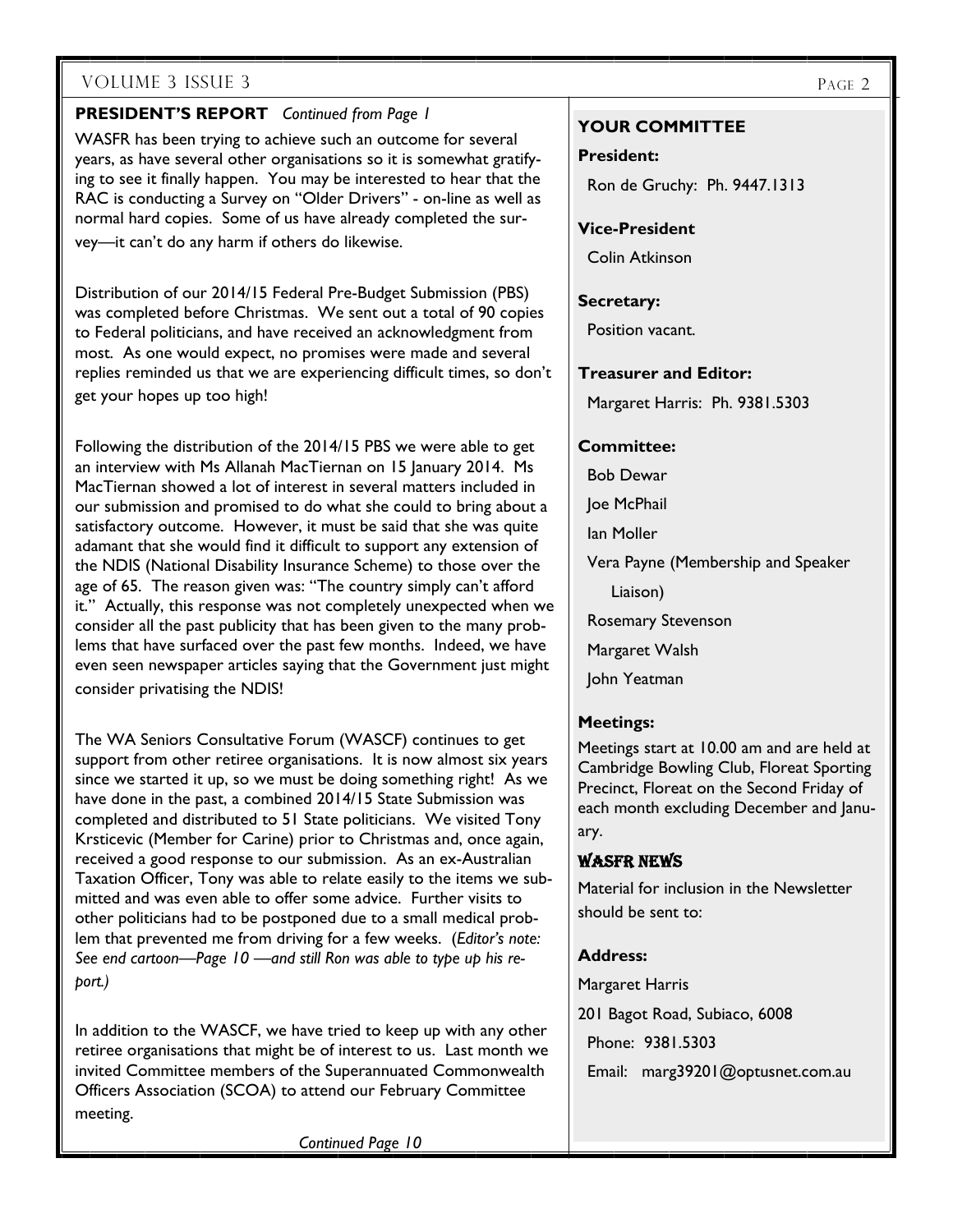## CLEANING UP YOUR PORTFOLIO

*This article is reproduced with the kind permission of Baillieu Holst Stockbroking* 

With the year still young and reporting season underway, it is as good a time as any to consider cleaning up your stock portfolio.

If there is one certainty in stock market investing, it's that everyone will make mistakes and pick stocks which just don't work out as planned. It's just part of the game that we all have to learn to accept. What is key, however, is to ensure that those you do get wrong don't wipe out all of the strong returns generated elsewhere in the portfolio.

If there is one piece of advice that has stood the test of time it's to cut your underperformers quickly and let your winners run. While most investors have heard this, there are still many that do the complete opposite by quickly selling for small profits and letting their losses run.

At best, the underperforming positions, which are usually accompanied by large unrealized capital losses, are "dead" money. At worst, they fall further and never recover.

For most investors investment capital is limited. Therefore, it is important to have that money working as hard as possible rather than tied up in stocks that drag on overall portfolio performance and take up a disproportionate and unnecessary amount of investment thinking time.

Instead, this time could be spent focusing on constructive investment ideas that are either already performing well or have the potential to do so. Worrying about when XYZ will recover to the purchase price, if it ever does, so as to sell out with your ego intact is not a wise investment strategy.

Having said all of this, it's a lot easier said than done. When a stock falls most investors believe they bought the stock at the wrong time or it was simply a case of

bad luck. They seldom acknowledge behavioral biases are at play. A couple of psychological biases include:

**Humans hate admitting they made a mistake—** Under the false illusion that it is not a loss until it is realized, investors elect to keep holding the position and therefore avoid admitting to themselves they made an error in judgment.

**Hope—**Despite the relentless flow of bad news and underperformance, investors will continue to hold their position based on the faint hope that the stock will one day return to its purchase price. Unfortunately, the decision to hold is rarely based on rational analysis or a well thought out strategy. Wishing and hoping don't actually make a stock go up, as much as we all would like it to.

**Carelessness—**When the market is booming and most stocks are rising, investors tend to pay closer attention to their portfolios. However, during leaner times, and especially during downturns, investors tend to lose interest and neglect their portfolios at a time when they should be paying close attention. Rather than cutting their losses and cleaning out the portfolio, investors do nothing and inherently let losses grow.

**"Stocks always recover" -** Knowing that the major indices always recover and rise over the long term, investors wrongly believe this to be the same for individual stocks. What they fail to realize is that the major indices frequently reweight by dropping losers and replacing them with winners. The major indices tend to overstate the resiliency of the average stock.

With these psychological issues in mind, here are a couple of ways to help cut those underperformers before they wreak havoc on your portfolio.

Have an investment strategy. Nearly every investor will have reasons as to why they bought a stock, yet seldom do they have an exit strategy. It is important to know the reasons why, or at what price you would be prepared to sell the stock.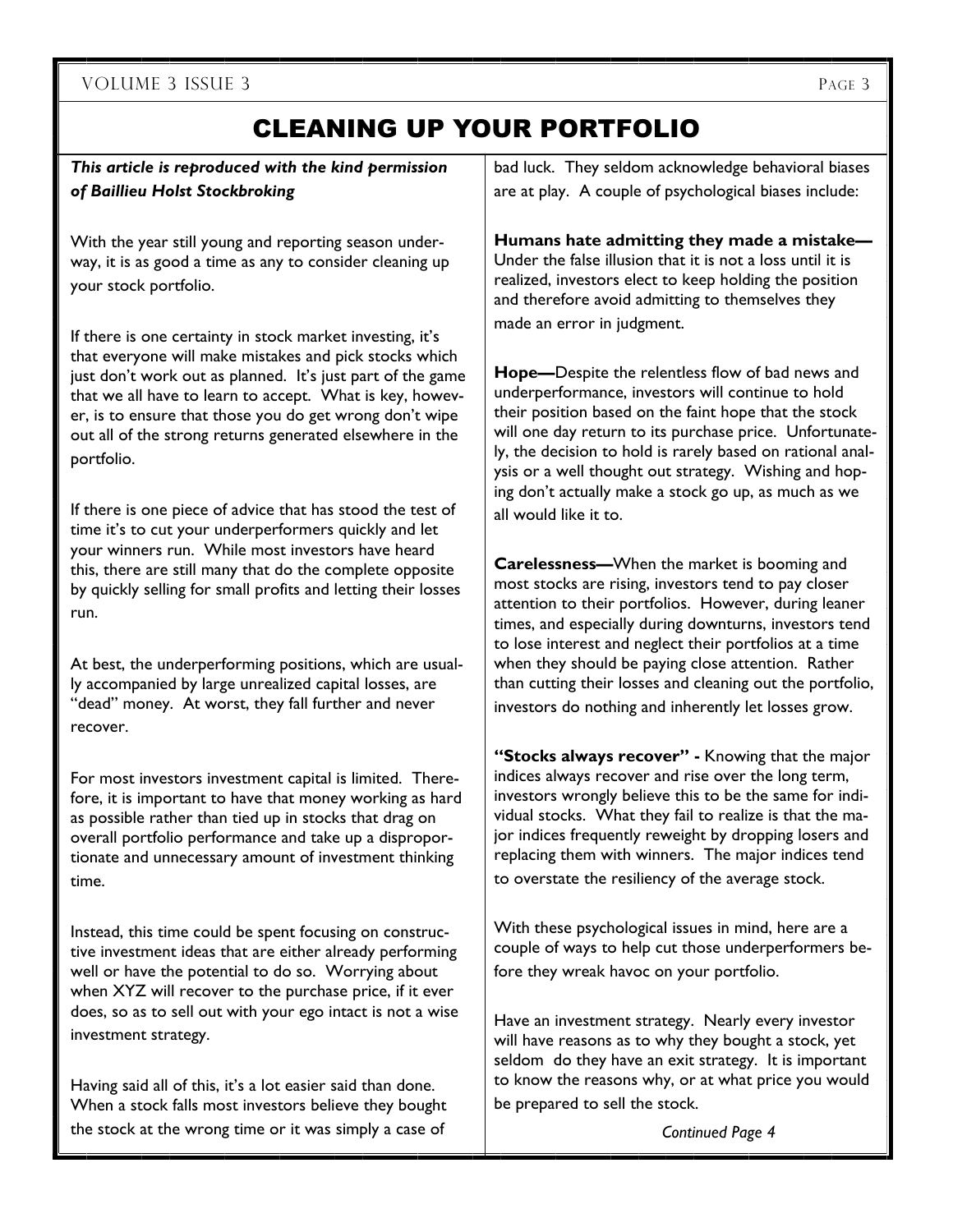#### VOLUME 3 ISSUE 3

#### **CLEANING UP YOUR PORTFOLIO (CONT.)**

On a regular basis review your portfolio holdings and ask this simple question: "If I did not own this stock, would I buy it today?" If the answer is no, then it should be sold and replaced with a stock you would like to own.

While no one deliberately buys a stock they believe will go down in value, it's a part of investing that is im-

possible to avoid over the long term. Rather than expecting to completely avoid losses, the secret to investing success is limiting the losses before they get out of control.



#### **SENIORS AT A COFFEE SHOP**

A group of seniors were sitting around talking about all their ailments in a suburban coffee shop.

"My arms have got so weak I can hardly lift this cup of coffee," said one.

"Yes, I know," said another "My cataracts are so bad; I can't even see my coffee".

"I couldn't even mark an "X" at election time because my hands are so crippled" volunteered a third.

"What? Speak up! What? I can't hear you" said one elderly lady.

"I can't turn my head because of the arthritis in my neck," said one, to which several nodded weakly in agreement

"My blood pressure pills make me so dizzy!" exclaimed another.

"I forget where I am, and where I'm going," said another.

"I guess that's the price we pay for getting old" winced an old man as he slowly shook his head.

The others nodded in agreement.

"Well, count your blessings," said a woman cheerfully. "Thank God we can all still drive."

#### *DE-CLUTTER YOUR HOME*

#### *(and keep it that way)*

*This article appeared in a recent edition of the Little Aussie Directory and is reproduced here with the kind permission of the Little Aussie Directory. It is of particular relevance to your Editor.* 

De-cluttering means much more than just tidying up. Letting go of items that you don't need, don't use, or are keeping 'just in case' will lead to a feeling of well-being, as well as an organized and more spacious home that you'll love to live in. De-cluttering is not always easy and can be overwhelming if you're a bit of a hoarder, so here are some tips to get you started.

- Tackle clutter a little bit at a time; one drawer, one shelf, one tabletop. Or take the 10-10 -10 approach. Choose 10 items to throw away, 10 items to give away and 10 items to put away. It's a great way to quickly organize 30 things in your house without making the task of de-cluttering seem overwhelming.
- Items that are to be given away, sold or donated should be dealt with as soon as possible so you don't end up with boxes of stuff (ie clutter) waiting to be removed.
- Designate a place for everything in your home. Take the time to think it through, a few things at a time. Always put those items back in their proper place when you've finished using them.
- Wait until you've made decisions on what to keep before you go out and buy boxes to keep it organized. That way you won't be tempted to simply put everything in attractive new boxes and not address the clutter problem.
- Papers can account for a lot of clutter. Decide on a spot for an inbox and make sure that all papers (bills, receipts, manuals, flyers etc.) go in the inbox. Then create a simple filing system and, most importantly, keep on top of it.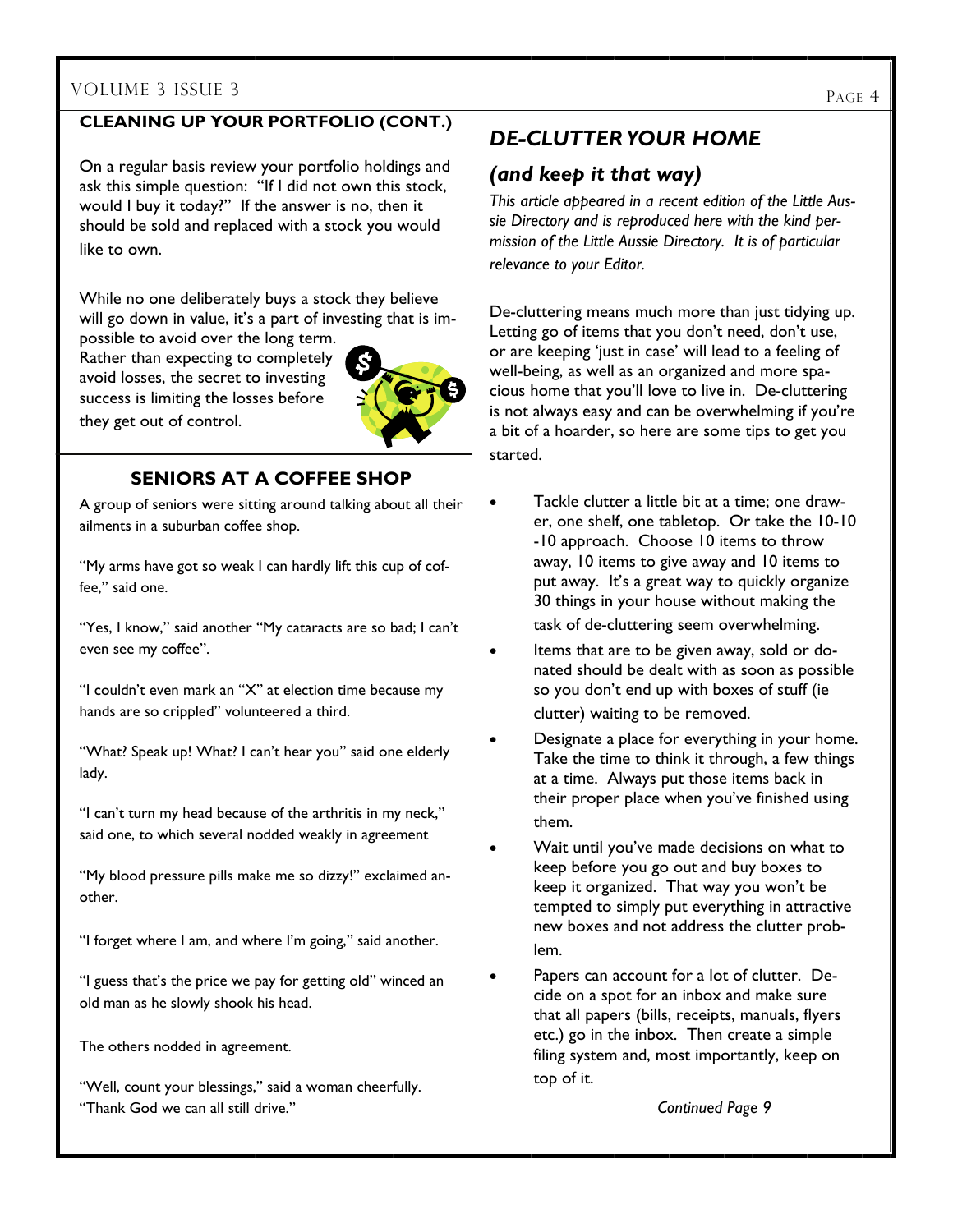$\overline{\phantom{a}}$ 

## GUEST SPEAKERS

## **MEETING : 11 OCTOBER 2013 NEIL GRAY: TRAVEL INSURANCE: WHO NEEDS IT?**

Neil Gray, General Manager of Willis Group Holdings in WA, has been 37 years in the insurance broking industry. Coming from the UK with his wife and two children, he has been a "proud Australian citizen" for 10 years. He is a committee member of the peak broking body, the National Insurance Brokers' Association, having served two years as its Chairman. He is also a board member of two not-for-profit organisations in Perth.

The answer to the rhetorical topic title is, of course, everyone who travels. A show of hands indicated that the vast majority of our attendees intend to travel in the next six months. What are you getting when you buy travel insurance? Peace of mind, and much more if it turns out that you need it! The broker possesses "financial literacy"; it is his job to get you the best cover possible, but it's your job to know what you need. Always be aware of (and *read*) the fine print, a pain though it be, and make sure you know what is covered and what is not.

"There is no aspect of human endeavour that is not touched by insurance." The first basic insurance policy we know of was in 2001BC in Babylonian times, with the Code of Hammurabi. In 1347 the first actual insurance contract was signed in Genoa, Italy, the person or group writing their names and the amount of risk they were willing to assume, hence the term "underwriters". Imagine the pay-out three hundred years later in 1666 when "London burnt like sticks". Insurance—home, health, car, life, travel, public liability—is a global business today. When Neil started out in 1976 there were no computers and no faxes, only basic calculators, accounts ledgers, lady typists. Still, all was done then as today, without the technology. In 1989 the internet began and today online purchase is common. Vero (Suncorp) issues a document each year showing how people buy insurance; those over 30 mainly do it themselves, online.

The role of an insurance broker is to listen to the client's need and ascertain what needs to be covered. He obtains quotes from the many worldwide insurers, collects the premium, checks and issues the policy. Most importantly, he assists the client when there is a claim.

Again we were urged, read that policy. The word comes from the Latin, meaning contract, which it is between you and the insurance company. Exclusions may even be in LARGE print! The PDS, the mandatory Product Disclosure Statement, shows the *specific and general exclusions.*  **Check which of the following you need and whether your insurance covers them:** cancellation fees (specific reasons are given) and loss of deposits; travel agent fees; overseas medical and hospital costs; overseas dental; accidental death or disability; funeral; emergency expenses (cash needed quickly—your credit card may not have sufficient credit on it); luggage (but don't rely on expensive luxuries being insured); travel delay and missed connections; legal liability (if it's your fault, let your insurance company know what has happened); vehicle hire excess. Kidnap, hijack, terrorism are excluded, because in these instances the Government is expected to step in. You must take "reasonable care" with travel insurance as with home and car insurance.

"Insurance is the only product you buy that you hope you don't have to use!" When you buy insurance, disclose in "utmost good faith" all relevant information which may influence the acceptance and cost of cover. You need to tell where you are going, because some parts of the world are difficult to get cover, eg. Afghanistan, Syria, Iran, Iraq, etc, even Cuba. The better insurance companies have medical specialists and even army personnel who *should* know about the medical situation in any particular country. Advise how long you are going for, and with whom. Extreme sports will probably not need to be declared by most of us! Pre-existing health matters *must*  be disclosed. If you don't tell about a medical condition and then make a claim for it, they won't pay. (A member gave the example of getting prostate cancer after having problems but because he didn't know about it he couldn't disclose it, and eventually he did win his case.) "Make it your hobby if you have to" over disputes in a claim;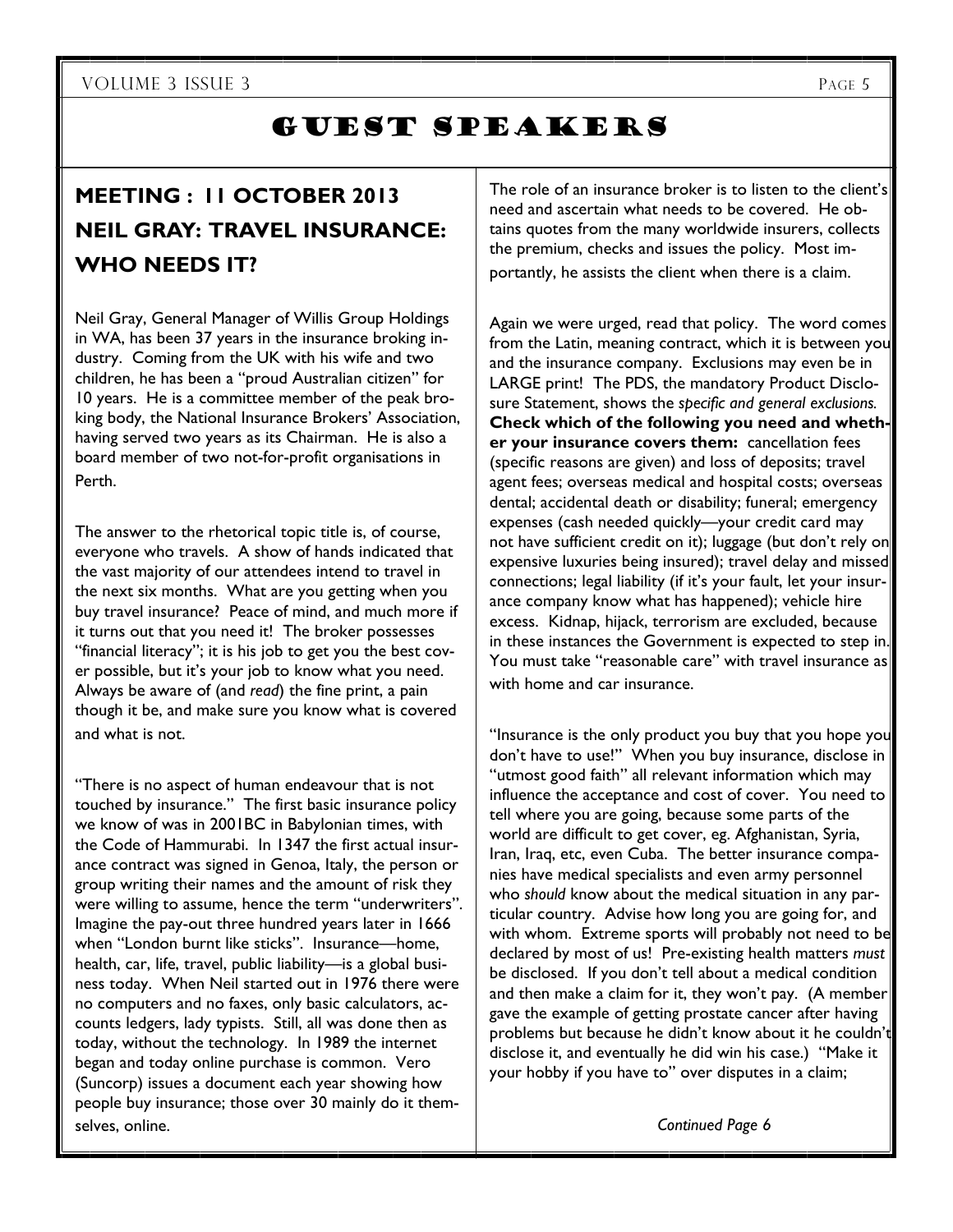#### **MEETING : 11 OCTOBER 2013**

#### **NEIL GRAY: TRAVEL INSURANCE:**

Make a bloody nuisance of yourself", i.e. persist. One of our members who bought expensive travel insurance for himself and his wife (who then became very ill) did persist when a big fight ensued over recovery of all the expenses. He was *finally* successful. Disclose your age: over 70, insurance starts to cost more; over 85, it becomes difficult to obtain—but not impossible.

The key to getting immediate help is getting the right person in the insurance company to help you.

Who pays the insurance broker? You do. There is a commission of 5—10% in the premium. If you are not happy with your claim, you can make a formal complaint. If this fails, you can go to the Financial Ombudsman Service (Google for information).

**Managing Travel Risk:** Our speaker urged constant checking of the government website *Smartraveller.gov.au* Here you will get the latest travel advice updates. *Register your details before you leave.* Twenty-four hour consular assistance will be available to you. In addition:

- Photocopy all travel documents and leave the copies with a family member or friend.
- Check with your doctor on vaccinations needed.
- Take as many medications as you will need (preferably in their original package), but check that they are legal in the country of destination, and keep a list of all prescriptions.
- In some countries there is a reciprocal health agreement, in which case your Medicare card will be valid.
- Keep a record of emergency numbers—in your suitcase *and* in your hand luggage.
- Let your credit card supplier know when you will be travelling and check the overseas limits and costs.
- Take some local currency ("pretty bloody obvious").
- If you are taking a mobile phone, check the costs and limitations.
- Check (well in advance) that you have six months left on your passport after the return date, and make two copies of the detailed page—one to leave with family/friend, one to keep in a separate place from where you carry the actual passport.
- Do you need a Visa (no, not the credit card).
- Do you need an International Driving Licence?
- What is the baggage allowance? (be aware that if you fly Business Class you have a nice big baggage allowance, but then if you fly on a smaller plane between or within countries, it may be much less).
- Be aware of time differences.
- And, finally, watch what you bring home customs inspection, quarantine.

If you have dual citizenship, e.g. UK and Australian, you may not need insurance in the UK—but if you need to be repatriated home, you had better have it! Neil mentioned costs of up to \$300,000—be very careful not to get sick in, nor need repatriation from, the USA! (see below). Stopovers for a couple of days, e.g. in Dubai, raise the cost of insurance enormously.

Each year, there are up to 20,000 incidents involving Australians in difficulty overseas. These include hospitalisation, medical evacuation to another place for treatment, death (return of the deceased's remains to Australia). Recent events have shown how tragedy can strike in unexpected places like shopping centres (Mumbai and Kenya) and even in marathon races, as in Boston. Treatment overseas can be very expensive, whether for pulmonary, gastric, heart, appendix, accident injury, et cetera. Where there is no insurance, long-term financial burdens may ensue. Daily hospitalisation in SE Asia regularly exceeds \$800; return of remains from Europe is in excess of \$10,000. The cost of medical evacuation (don't even think hospitalisation!) from the USA regularly ranges from \$75,000 to \$95,000 and sometimes up to \$300,000!!! Costs of medical evacuations from our neighbour Bali have exceeded \$60,000. All insurers have emergency help numbers. IF YOU DO NOTHING ELSE, MAKE SURE YOU HAVE THIS NUMBER ALONG WITH YOUR POLICY NUM-BER.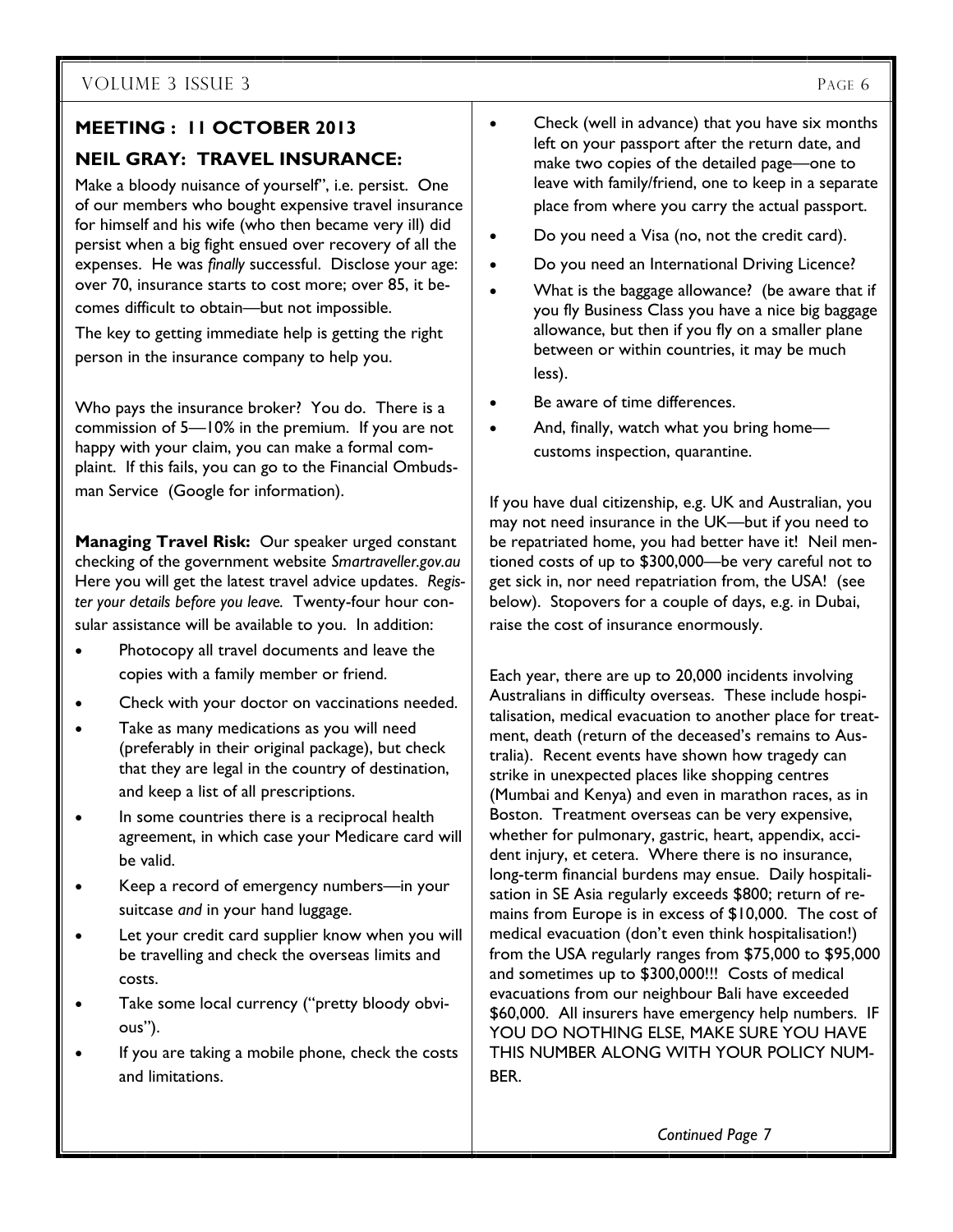### **MEETING : 11 OCTOBER 2013 NEIL GRAY: TRAVEL INSURANCE (CONT)**

So, from whom to buy travel insurance? Compare the market. Neil's wife and daughter were visiting her mother in the UK for two months. Insurance quotes varied from \$90 to \$650! (He bought the \$400 option). Compare what each insurer if offering. Neil believes that "you get what you pay for" - though some of our members have been very happy with their platinum credit card free insurance. In summary, travel insurance is not straight forward, and there are many suppliers in an ever-growing market. Options are to Google, or ask your travel agent, or ring up Neil at Willis. Cost is, of course, a consideration, but not the only one. Probus has travel insurance (not free) for its members, as does COTA.

Travel is not cheap; factoring in the added cost of insurance is a bagatelle, when considering the peace of mind we buy "just in case", and the refund we get when the unwanted happens. That this topic is of vital interest to self-funded retirees was borne out

by the fact that we had

more visitors for Neil's talk than for any previous speaker. Bon Voyage!



*Vera Payne.* 

#### IRISH FIRE INSURANCE

A man and his wife moved back home to Cork, from London. The wife had a wooden leg and to insure it in Britain was 2,000 pounds a year!

When they arrived in Cork, they went to an insurance agency to see how much it would cost to insure the wooden leg. The agent looked it up on the computer and said 39 Euros. The husband was shocked and asked why it was so cheap here in Ireland to insure because it cost him 2,000 pounds in England.

The agent turned his computer screen to the couple and said "Well, here it is on the screen, it says:

\*\*Any wooden structure, with a sprinkler system over it, is 39 Euros.\*\*



## **MEETING : 14 FEBRUARY 2014 BILL EDGAR—"LAGS"**

Our first guest speaker for 2014 was one of our members, Bill Edgar, who has researched WA's convict history and has written a comprehensive book on this most fascinating subject, interesting even for those of us whose ancestors did not arrive in this country with arrows on their shirts.

Western Australia's first free settlers arrived in the colony in 1829. These early settlers struggled to make progress and many left, disillusioned.

Captain James Stirling, in 1827, had surveyed the Swan River as far upstream as present day Guildford. He observed the abundance of water and excellent soil for cultivation. Stirling recommended to the British Government that a British presence was necessary in the region as it was known that the dastardly French were on the lookout for more lands. The government agreed and Stirling was appointed Lieutenant-Governor of this proposed new settlement and accompanied the first brave settlers.

The Swan River Settlement, as it was known, wished to remain a free settlement, that is, it was intended to function without the introduction of convict labour as had happened in the colonies on the eastern seaboard. While the first settlers were aware the seasons were "upside down" they were not prepared for the vagaries of climate and soil conditions.

 Therefore, it was not long before the settlers realised that without cheap labour the difficulties they were encountering would, over time, only get worse.

Then, shock! horror! The settlers, particularly those who had taken up land in the York area, petitioned for convicts to be brought to Western Australia. However, by this time, transportation of convicts had all but ceased to America and the West Indies, and also to New South Wales and Tasmania, and the do-gooders of the day very strongly opposed the idea.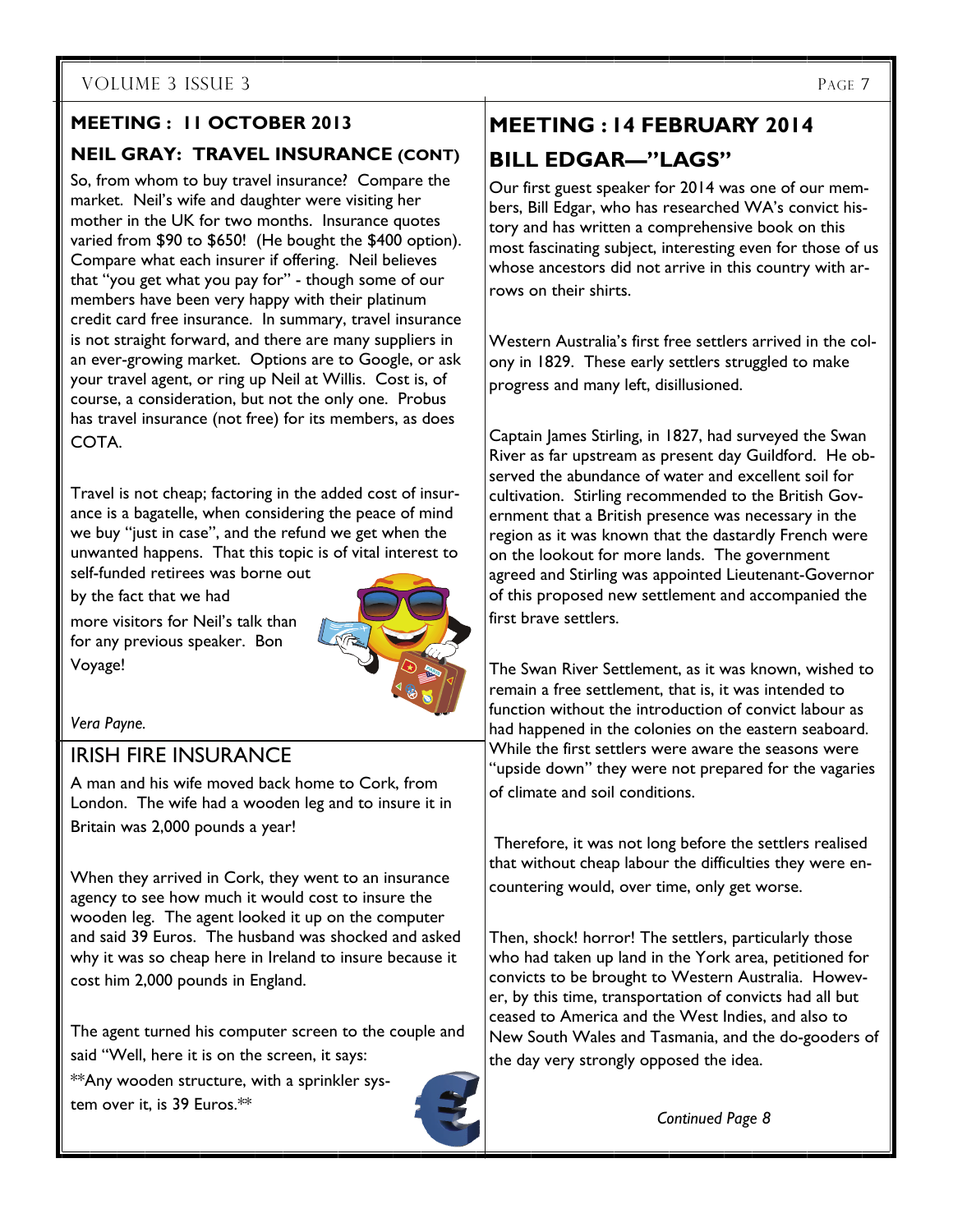#### **MEETING : 14 FEBRUARY 2014**

#### **BILL EDGAR—"LAGS" (CONT.)**

So, on 1 June 1850 the first batch of 75 convicts arrived in Fremantle. All of them had served time in England in Pentonville Prison. After their time in prison and then in the prison hulks on the Thames, followed by an 88 day voyage, by the time they arrived in Western Australia possibly half their sentences had been served. It is interesting to note that no women convicts were sent to Western Australia. The convict ships also brought to the colony pensioner guards and a number of free settlers and their families.

Once the convicts had received their tickets of leave, they then presented themselves at hiring depots, from where they would present themselves for employment.

Of the 9,500 convicts brought to Western Australia only about 7 per cent re-offended after their release. Probably the reason for this was the treatment they received from their employers (they were given a degree of autonomy, they had opportunity, three meals a day, had a roof over their heads, free clothing, and they were isolated from their former fellow felons).

In 1854 only 7 per cent of prisoners re-offended. The 2010 Australian Crime statistics reported a 53 per cent recidivism rate! (Excluding aborigines).

So, Bill says, forget the New South Wales experience; the convict experience in Western Australia was, with a few exceptions, a positive one. The State was saved from disintegration and the benefits are still being felt today.

We have the convicts to thank for some of the fine buildings still standing today in Perth and Fremantle: Perth Town Hall, Fremantle Prison, the Round House in Fremantle, the Pensioner Barracks (only the arch remains), and the Governor's summer residence on Rottnest (now the hotel), are a few that come to mind.

Bill concluded with a surprising statement: In the new National school curriculum NO 19th Century Australian history is included. This is despite the fact that this was when the foundations of our nation were being laid down. Today's children must look to the future! How sad is that!!

What is even more astounding is that no Western Australian convict history is being taught in Western Australian schools.

As a political plug, Bill encouraged us to contact our local politicians and ask them to do what they can to correct this oversight.

After Bill finished the formal part of his talk, the audience responded by asking a number of questions.

A member said her husband's grandfather came to WA from Bermuda. Bill was able to advise her that if he had survived Bermuda and was able to get to WA he was very lucky. Transportation was abolished in Britain in 1855, but the authorities conveniently forgot about Bermuda and Gibraltar where the convicts were engaged in building naval infrastructure under horrific conditions.

Where do you start to look for your convict ancestry? Fremantle Prison has all the information. Go to the Fremantle Prison website and all will be revealed.

Were any women transported to WA? Women were transported to NSW and Tasmania, but none came to Western Australia. Bill said it was interesting that very few family reunions took place. Having a family member transported was embarrassing to say the least, and often women just formed another liaison and the unfortunate husband in the colonies was forgotten.

Bill could have gone on talking and answering questions well past our noon deadline. But for anyone wanting more information about this fascinating part of our past, Bill has written a book entitled "Lags" which will enthral you. Bill writes with some authority: both he and his wife Jen have convict ancestors. No longer is it embarrassing to have a convict ancestor—you can be proud of it.

If you would like to purchase a copy of "Lags", see Bill or Jen at one of our meetings. It's a great read!

*Margaret Harris* 

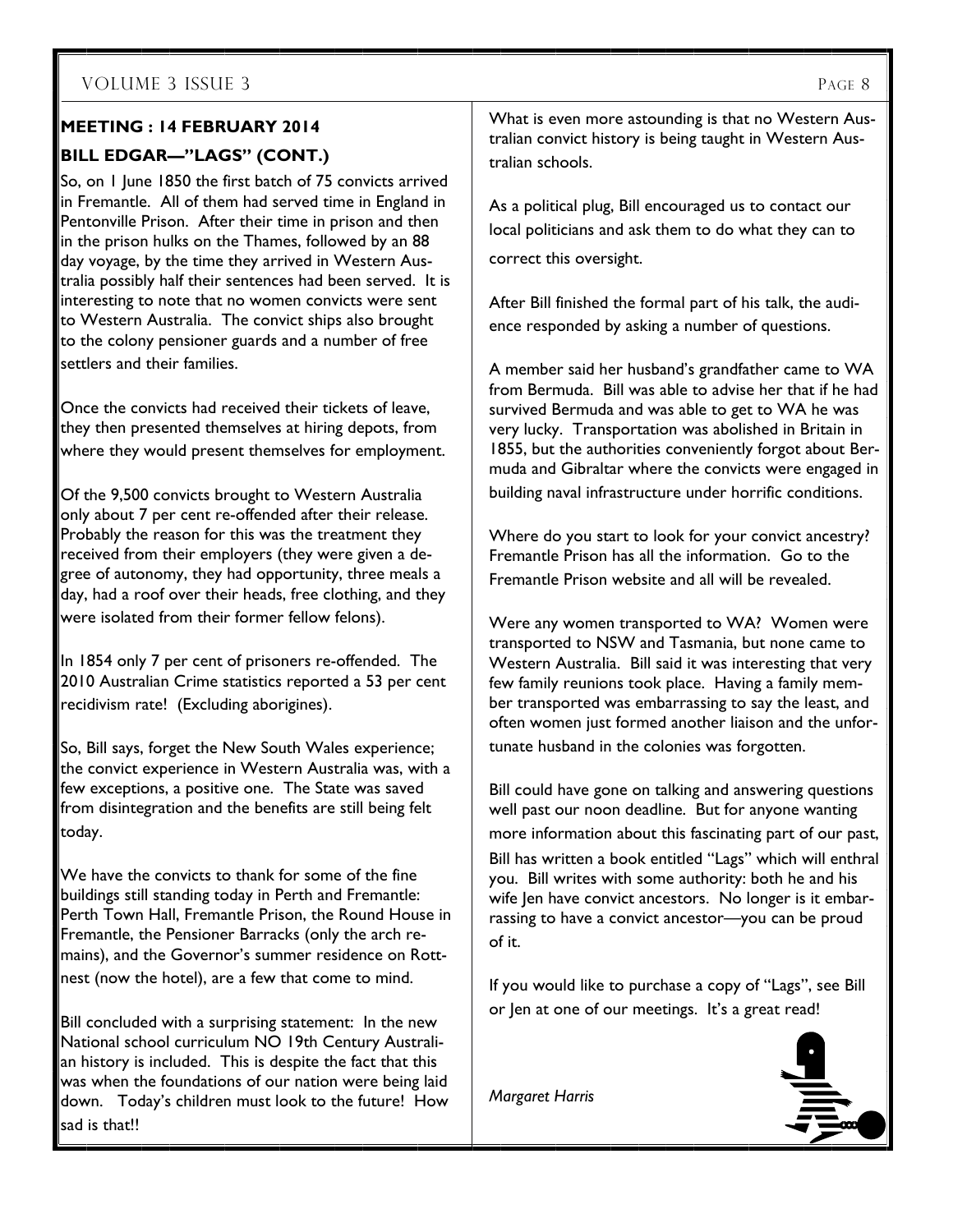#### **Windows vs. Ford**

For all of us who feel only the deepest love and affection for the way computers have enhanced our lives, read on. At a recent computer expo, Bill Gates reportedly compared the computer industry with the auto industry and stated: "If Ford had kept up with technology like the computer industry has, we would all be driving \$25 cars that got 1,000 miles to the gallon."

In response to Bill's comments, Ford issued a press release stating:

If Ford had developed technology like Microsoft, we would all be driving cars with the following characteristics:

- For no reason whatsoever, your car would crash twice a day;
- Every time they repainted the lines on the road, you would have to buy a new car;
- Occasionally your car would die on the freeway for no reason. You would have to pull to the side of the road, close all of the windows, shut off the car, restart it, and reopen the windows before you could continue. For some reason you would simply accept this;
- Occasionally, executing a manoeuvre such as a left turn would cause your car to shut down and refuse to restart, in which case you would have to reinstall the engine;
- The airbag system would ask, "Are you sure?" before deploying;
- You'd have to press the "Start" button to turn the engine off;
- Occasionally, for no reason whatsoever, your car would lock you out and refuse to let you in until you simultaneously lifted the door handle, turned the key and grabbed hold of the radio antenna;
- Every time a new car was introduced car buyers would have to learn how to drive all over again because none of the controls would operate in the same manner as the old car;

*Thanks to Sid Breeden for this gem.* 

#### *DE-CLUTTER YOUR HOME (CONT.)*

- Find out what utensils you're really using with the cardboard box test. Empty your kitchen drawers and put all your utensils in a cardboard box. Whenever you use one of these utensils, put it away in the drawer. Whatever is still in the cardboard box after 6 weeks is not needed and can be donated. This method also works well for the dreaded "junk drawer".
- Clothes are best tackled in one hit, when you have a couple of spare hours and are feeling committed. Take everything out of your wardrobe and go through each item, quickly deciding whether you want to keep it or not. Ask yourself honestly if you're likely to wear it again. If you need to make a "maybe" box, that's OK but make sure you write a date on it and check back in a few months—if you haven't missed it, you don't need it. Sort the clothes you're keeping and put away.

Once your home is clutter-free, keep it that way with the "one in, one out rule" - for each new item, get rid of an old one.

*I think the person who wrote this doesn't live in my world!!* 



*……..Editor* 

#### *FROZEN WINDOWS ON A COLD WINTER MORNING*

Wife texts husband on a cold winter's morning:

"Windows frozen, won't open."

Husband texts back: "Gently pour some lukewarm water on it."

Wife texts back 5 minutes later:

"Computer really screwed up now!"

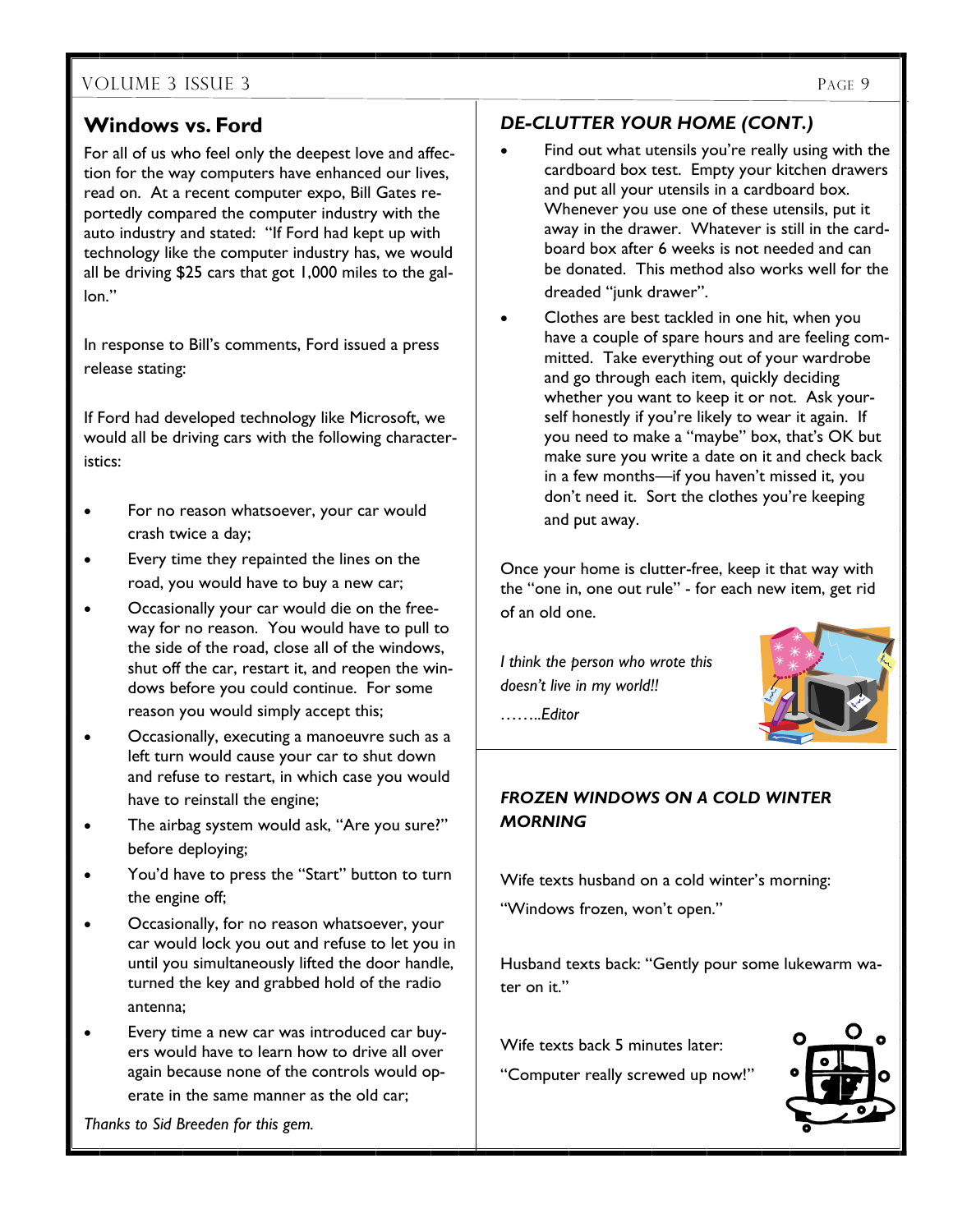#### **PRESIDENT'S REPORT** *Continued from Page 2*

We were able to exchange views on a range of issues that are common to both organisations, with the result that we discovered that we do have a lot in common. No-one expects that any major changes will follow. However, we felt that there was benefit in just seeing who is involved and knowing that we are able to converse with them if ever the need arises.

We have also had contact with the Community and Public Sector Union Retired Members Network (CPSU). This group has evolved from the CPSU organisation that represents their members still in the work force, but the Retired Members Network consists mainly of retired people and, therefore, has similar interests to ours.

Our website is nearly ready for all to access. However, further work is required to bring it up to a more satisfactory level. There are certain basic pieces of information that need to be included (e.g our Constitution, details of Government submissions, recruitment brochures etc) but we can say that the framework is there and all that is required now is for some enthusiastic volunteers to finish the job.

In closing, may I remind everyone that we always have a need for additional Committee members. I can assure you that you will not be landed with any huge workloads if you do volunteer, but we do need people in order to ensure that our organisation continues to flourish. You may even come to enjoy being involved!



Ron de Gruchy

2 March 2014

#### **VALE**

#### **ED WHITAKER**

**It is with sadness that we report the sudden death on 20 December 2013 of our long-time member, Ed Whitaker. Ed will be sorely missed, both for his wisdom and humour.** 

**Our sympathy is extended to Helen and family.** 

## **Editorial**

Back in the 1970's, while entertaining the two young children of friends, the subject of "The Year 2000" arose. The older child, the girl, announced that she hoped she would be alive in the year 2000. Her younger brother said he hoped he would be too. I then said I hoped I would be too. The response from the girl child came as a bit of a surprise. "Gee, Aunty Margaret, you'll be OLD". Her brother, thinking he was coming to my aid,

decreed "Aunty Margaret won't be much more than 90".

I often think of those children, now nearing 50 themselves, and how we cruised past the year 2000, and here we are well on the way to consigning 2014 to the history books.

Thinking of WASFR, we had our first meeting on 16 July 2010, so we are nearly at the end of our fourth year since incorporation. Thanks to the foresight of people like Bob Arnold, Sid Breeden and Ron de Gruchy, to name just three, we are thriving. Retirees these days have so many interests , many of us wonder how we managed to go to work. So to have maintained attendances at meetings of between 50 and 60 members, we must be doing something right. Our bank balance is healthy and the money in the bank is all OURS. And, thanks mainly to Ron, our name is becoming well known among political circles. To take our name further afield a few of our clever members are almost ready to unveil our new website.

WASFR was instrumental in having the Drivers Licence regulations changed recently. Older drivers no longer have to have annual driving tests if their doctors believe they should be able to drive. Our Committee was really chuffed when the Barnett government took notice of our submission. Of course, other retiree organisations joined with us, (strength in numbers) but if I recollect correctly, the idea came from WASFR.

We do need more members, so perhaps you could encourage your friends, particularly younger friends, to join our organisation. We are an ageing membership and need new blood and ideas to keep us going.

*Margaret Harris* 

*Editor*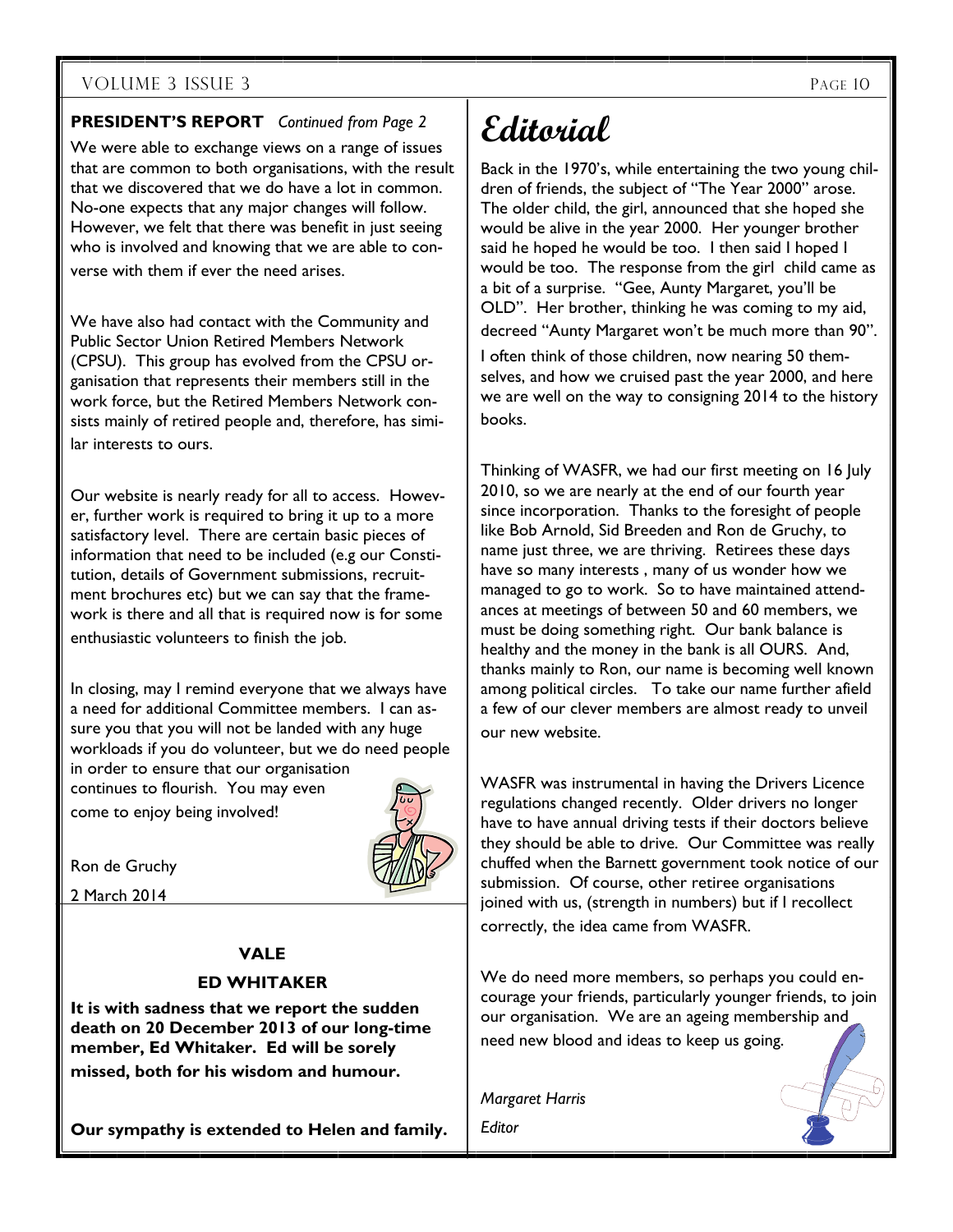#### *RAILROAD TRACKS*

The US standard railroad gauge (distance between the rails) is 4 feet, 8.5 inches. That's an exceedingly odd number.

Why was that gauge used? Because that's the way they built them in England, and English expatriates designed the US railroads.

Why did the English build them like that? Because the first rail lines were built by the same people who built the pre-railroad tramways, and that's the gauge they used.

Why did THEY use that gauge then? Because the people who built the tramways used the same jigs and tools that they had used for building wagons, which used that wheel spacing.

Why did the wagons have that particular odd wheel spacing? Well, if they tried to use any other spacing, the wagon wheels would break on some of the old, long distance roads in England, because that's the spacing of the wheel ruts.

So, who built those old rutted roads? Imperial Rome built the first long distance roads in Europe (including England) for their legions. Those roads have been used ever since. And the ruts in the roads? Roman war chariots formed the initial ruts, which everyone else had to match for fear of destroying their wagon wheels. Since the chariots were made for Imperial Rome, they were all alike in the matter of wheel spacing.

So the next time you are handed a specification/procedure/ process and wonder "What horse's a\*\*e came up with this?", you may be exactly right. Roman army chariots were made just wide enough to accommodate the rear ends of two war horses.

Now, the twist to the story. When you see a Space Shuttle sitting on its launch pad, there are two big booster rockets attached to the sides of the main fuel tank. These are solid rocket boosters (SRBs). The engineers who designed the SRBs would have preferred to make them a bit fatter, but the SRBs had to be shipped by train from the factory to the launch site. The railroad line from the factory happens to run through a tunnel in the mountains, and the SRBs had to fit through that tunnel. The tunnel is slightly wider than the railroad track, and the railroad track, as you now know, is about as wide as two horses' behinds.

So, a major Space Shuttle design feature of what is arguably the world's most advanced transport system was determined over two thousand years

ago by the width of a horse's backside.



#### **A RECIPE FOR A DELICIOUS SALAD**

*I was given this recipe a number of years ago, but it sounded so improbable I never made it. I was asked to take a salad to my cousin's home on Christmas Day and I bit the bullet and made it. It took its place proudly with the ham, turkey and seafood. I thoroughly recommend it. It looks great in a glass bowl……………….Editor* 

#### **LAYERED GARDEN SALAD**

Serves 6—8

1/2 Iceberg lettuce 2 cups frozen peas 2 hardboiled eggs 250g. Mushrooms 125g. Tasty cheese 1 cup mayonnaise 2 tablespoons sour cream 2 teaspoons French mustard 1 tablespoon lemon juice 6 shallots 1 tomato 4 rashers bacon 2 tablespoons chopped parsley

Shred lettuce coarsely, place in glass salad bowl.

Sprinkle uncooked frozen peas over lettuce. Push eggs through a sieve and combine with finely sliced mushrooms, and spread over peas.

Top with grated cheese.

Combine mayonnaise, sour cream, mustard, lemon juice and shallots. Pour over cheese.

Cover and refrigerate—overnight if you wish.

Chop bacon finely, fry in pan until crisp and drain.

Top with tomato wedges, bacon, parsley just before serving.